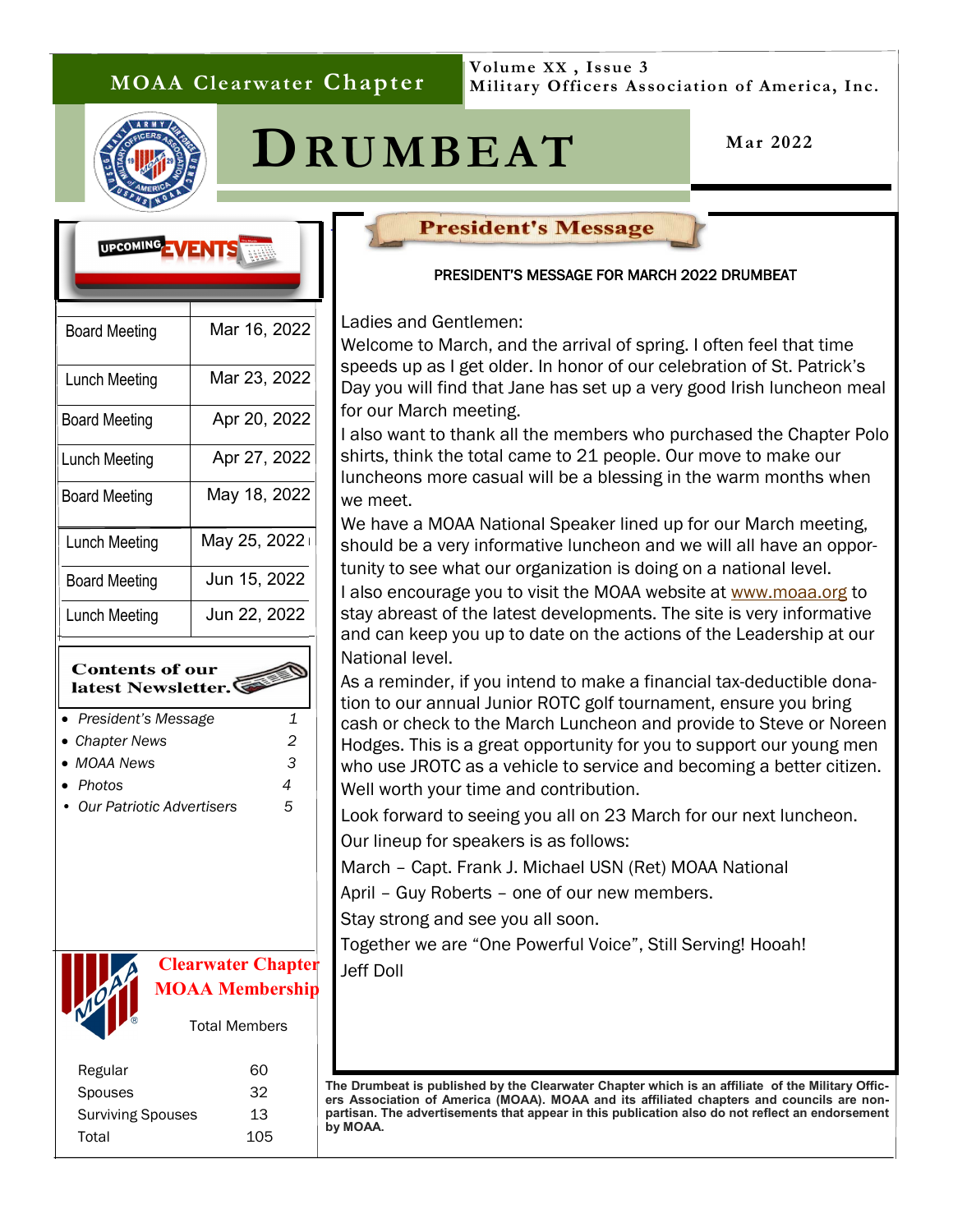#### CHAPTER NEWS

#### LUNCHEON NEWS

#### 23 March Luncheon

Join us for Lunch at the Clearwater Country Club; 525 N Betty Lane, Clearwater. Directions: from Drew Street turn North it'll be the last right turn before the railroad tracks, from Palmetto Street turn South it'll be the first left after the tracks. COST: \$20 per person. Please make check payable to Clearwater Chapter MOAA . Meal selections (if reservation is NOT made

0n-line) are to be made by calling Jane Belson (727) 535-9151 NLT Mar 18.

Cancellations must be in NLT 12:00 Mar 21.

You are encouraged to use the Chapter Web Site to make reservations and meal selections: <http://moaafl.org/Chapters/MOAAFLCWC/Default.aspx>

Please note that due to inflation driven increases in cost of food to the Country Club, only a limited menu will be available. Your understanding is appreciated.

HOT: Beer cheese soup. Corned beef and cabbage, red potatoes, and carrots.

COLD: Beer cheese soup. Cobb Salad (chopped mixed greens topped with turkey, bacon, tomato, egg, bleu cheese, and avocado) served with homemade ranch dressing.

Both Include rolls, Ice Tea & Coffee, Chef's Choice of Dessert

#### Chapter Board Approves Dress Code for Luncheons

Casual dress such as polo shirt with collar is appropriate for all luncheons except for Pearl Harbor Day and Installation of Officers when a coat and tie for men is appropriate, although not mandatory . Questions should be addressed to the Board.

Please notify Chapter President Jeff Doll BG USA Ret if you become aware of a member, spouse or surviving spouse who is in distress (ill, suffering from stroke, heart attack or other adverse situation).

Jeff may be contacted at: [jeffaadoll@yahoo.com](mailto:Jeff%20Doll%20%3cjeffaadoll@yahoo.com%3e)

#### CLEARWATER CHAPTER POLO SHIRTS.

During the Jan. chapter luncheon members were given an opportunity to order polo shirts with the MOAA logo and Clearwater Chapter embroidery. There are men's and women's versions in several colors, This is part of our recent decision to pursue a little more relaxed dress code. We already have 15 orders and for those of you who missed the luncheon we'll take additional orders from attendees on Feb. 23rd. If you won't be attending that one, but are interested in placing an order, just contact Gary Williams at [investgw@gmail.com.](mailto:investgw@gmail.com)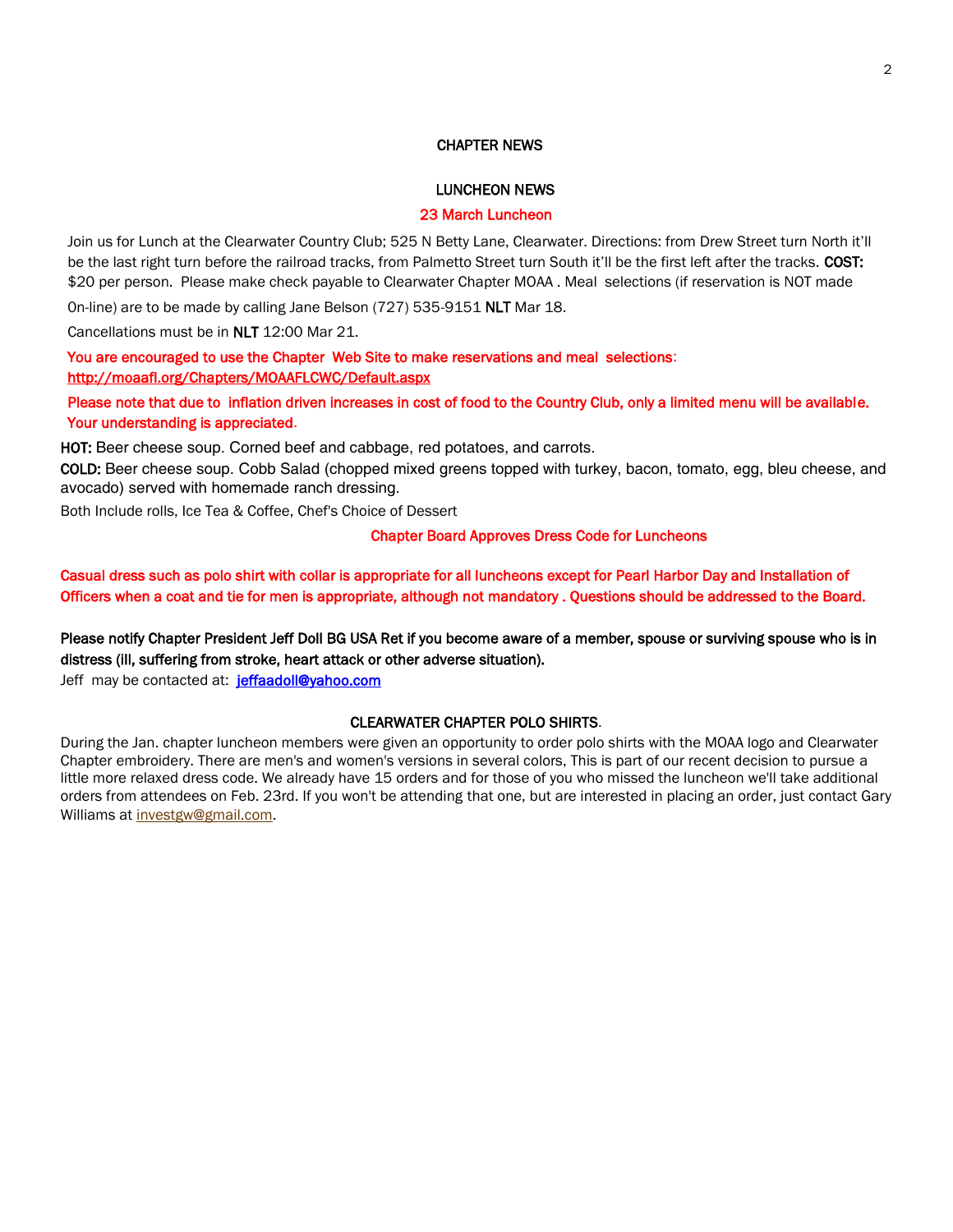#### MOAA NEWS 3

#### **MOAA President Sounds Warning on Benefit Cuts in 'The Hill' Commentary**

Just months after the end of the war in Afghanistan, and despite the massive buildup of forces in Europe, signs point to pressure on lawmakers to cash in some of the "peace dividend" at the expense of servicemembers, veterans, and their families and survivors.

#### Copy/paste: MOAA - [MOAA President Sounds Warning on Benefit Cuts in 'The Hill' Commentary](https://www.moaa.org/content/publications-and-media/news-articles/2022-news-articles/advocacy/moaa-president-sounds-warning-on-benefit-cuts-in-the-hill-commentary/?utm_source=newsletter&utm_medium=email&utm_campaign=TMNsend&utm_content=FL+ATFHSRM+2+Ret+B+NC)

#### **MOAA Announces Dates, Topics for Spring Advocacy in Action Campaign**

MOAA's annual Advocacy in Action (AiA) event will be held virtually from April 1-29. Based on Capitol Hill security measures and nationwide health challenges, we will again exercise appropriate measures of caution to bring our messages to legislators via virtual engagements. However, there may be opportunities for you to engage your legislators in person (safely) when they are home during Congress' spring break (April 11-22).

#### Copy/paste: MOAA - [MOAA Announces Dates, Topics for Spring Advocacy in Action Campaign](https://www.moaa.org/content/publications-and-media/news-articles/2022-news-articles/advocacy/moaa-announces-dates,-topics-for-spring-advocacy-in-action-campaign/?utm_source=newsletter&utm_medium=email&utm_campaign=TMNsend&utm_content=FL+ATFHSRM+2+Ret+B+NC)

#### **COLA Index Increases at Highest Rate in 40 Years**

The latest figures tracking consumer prices – numbers that determine the annual cost-of-living adjustment (COLA) for military retirees, disabled veterans, and many others – show an increase not seen in decades.

The last time these rates were recorded, legislation designed to right the federal budget nearly cost military retirees their COLA. Time will tell whether history repeats itself, and whether MOAA will again need to join with other advocacy groups to combat such proposals.

#### Copy/paste: MOAA - [COLA Index Increases at Highest Rate in 40 Years](https://www.moaa.org/content/publications-and-media/news-articles/2022-news-articles/cola-index-increases-at-highest-rate-in-40-years/?utm_source=newsletter&utm_medium=email&utm_campaign=TMNsend&utm_content=GA+FHRM+2+Ret+F+NC)

#### **Veteran Phishing Warning**

If you receive a suspicious email from the Department of Veterans Affairs, **DO NOT** open the email or click on any attachments or links. VA does not send emails asking for personal information, threatening emails, or emails claiming to take adverse actions on claimants or beneficiaries (jail or lawsuits). If you receive any of these emails or are in doubt about any communications appearing to be from VA, please contact VA directly at 1 (800) 827- 1000.

Phishing is a type of cyber-attack where the attacker sends a message designed to deceive a person and convince them to reveal sensitive information to the attacker. It is the most common means attackers use to gain unauthorized access to a device to obtain sensitive information.

Phishing emails can come from an unfamiliar sender or familiar looking sender with an email address that is off by a few letters. Additionally, phishing emails can include large or "too good to be true" offers or attachments.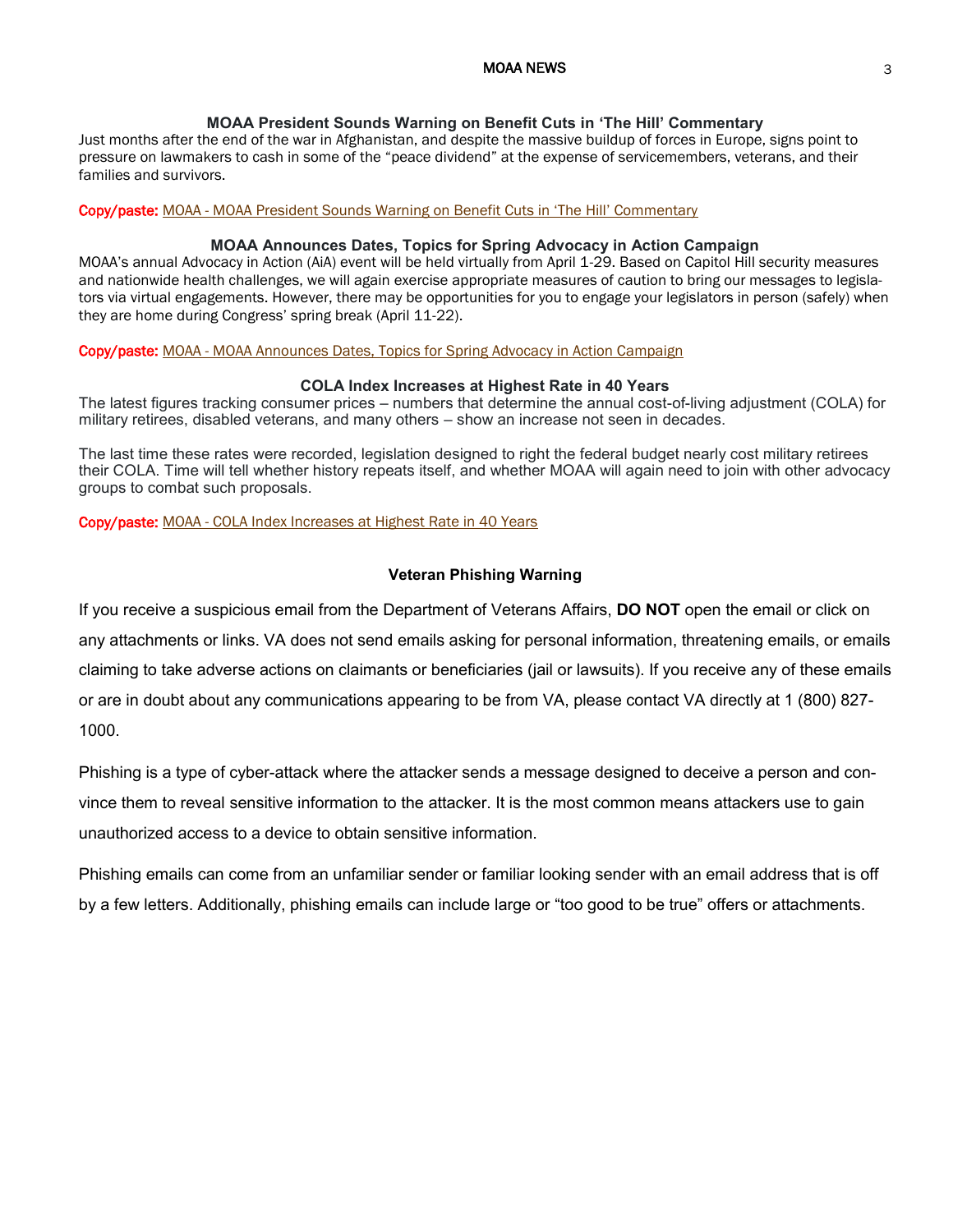Photos



BG Jeffrey Doll thanks The Honorable Gus Bilirakis on update on Legislative Matters



BG Jeffrey Doll presents MOAA LEADERSHIP AWARD to Jane Belson and MAJ Jim Souders



LT Gary Williams, Noreen Hodges



CDR Ed Taylor, LTC George Smith, LTC Benny **Blackshire** (West Central Area VP)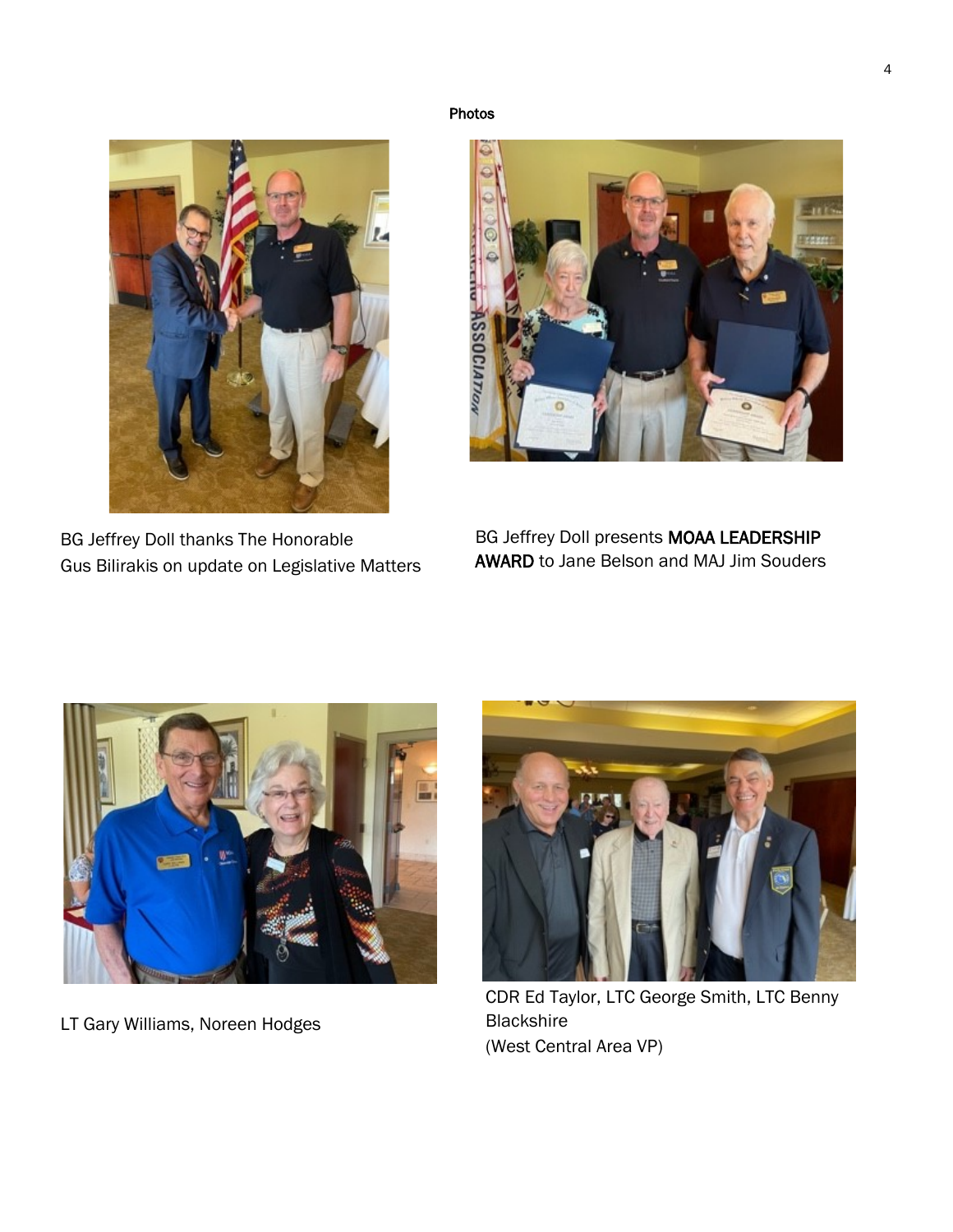You are encouraged to patronize our patriotic advertisers and to be sure to mention you are an MOAA member. Please bring a copy of the advertisement and show it to the manager. Also encourage your friends and family to patronize them and to let them know you suggested it. Please send a testimonial about the establishment to the Drumbeat Editor at jim\_souders@hotmail.com to be included in the Drumbeat and show appreciation for their support.



**Financial Advisor** 

aaron.middleton@edwardjones.com http://www.edwardjones.com/aaron-middleton



Clearwater Perkins Restaurant welcomes you to come and enjoy a meal, open 24-7. Perkins Restaurant is located at 2626 Gulf-to-Bay Blvd, Clearwater, FL-PH-727-799-2019. Stop by for breakfast, lunch and dinner. Wine and beer available upon request



<https://stores.perkinsrestaurants.com/us/fl/clearwater/2626-gulf-to-bay-blvd.html>



5